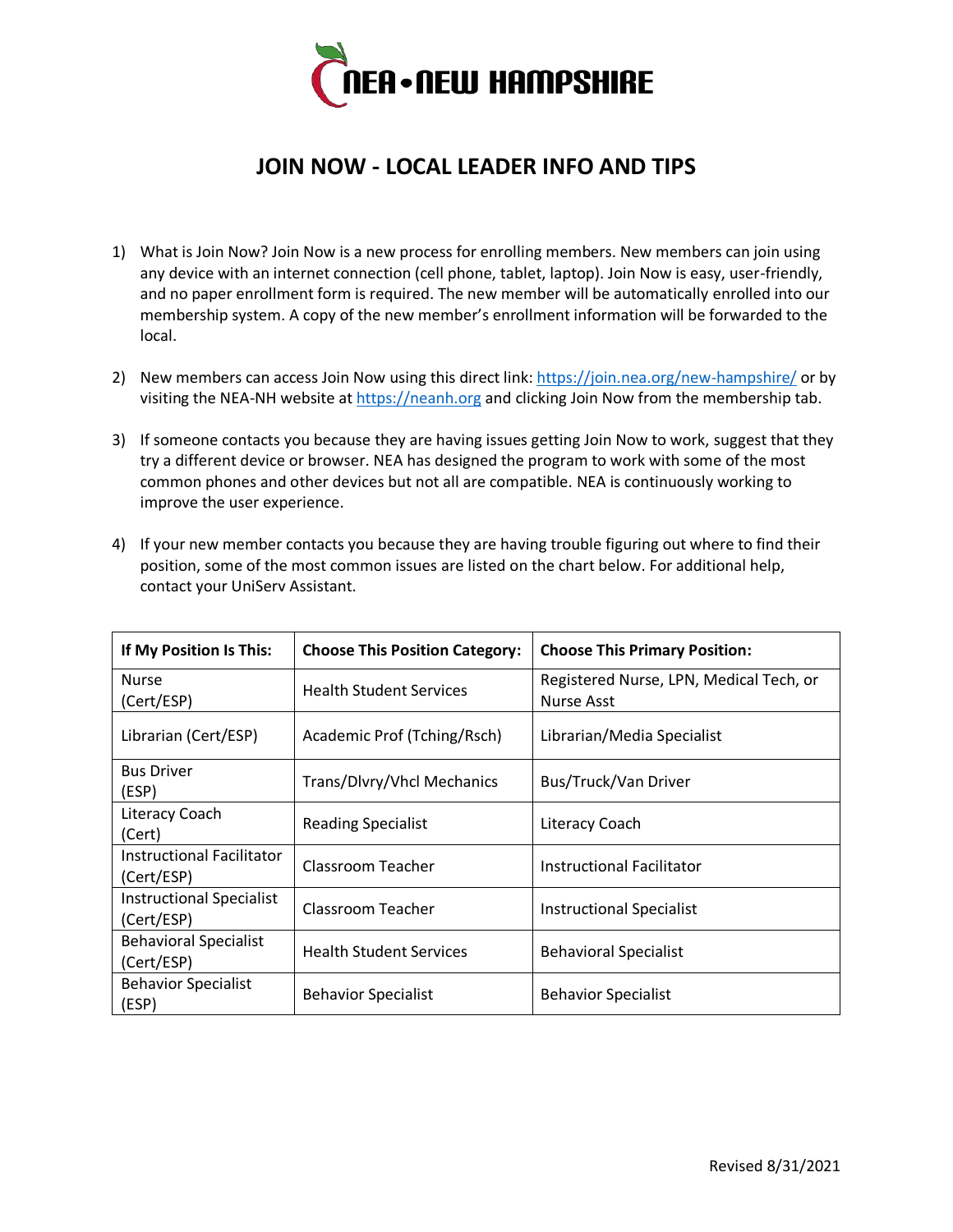5) Just as with the paper form, the new member may need some help figuring out the correct selection for their hours worked and step placement on the salary or wage scale. First Step = First Step/Starting Base Wage; Second Step = Second Step/Second Year Negotiated Wage. If you know your new members are headed to Join Now, it would be a good idea to tell them what category and step they should choose. The screen shots below are what the new member will see.

**QUESTION:** How do I figure out the correct selection for my hours worked? **ANSWER:** Our chart refers to your individual contracted hours for the year. Most full-time, **school-year** ESPs are in the ESP 75% category.

| <b>PROFESSIONAL:</b>           | ESP:                                    |
|--------------------------------|-----------------------------------------|
|                                | <b>Hours Worked</b>                     |
| <b>Hours Worked</b>            | <b>Please Make a Selection</b>          |
| <b>Please Make a Selection</b> | <b>Please Make a Selection</b>          |
| <b>Please Make a Selection</b> |                                         |
| <b>Full Time</b>               | Full Time (>1700 hours)                 |
| <b>Half Time</b>               | Three Quarters Time (751 to 1700 hours) |
|                                | Half Time (401-750 hours)               |
| <b>Ouarter Time</b>            | Quarter Time (400 and less hours)       |

## **QUESTION:** What does Step 1 or Step 2 mean?

**ANSWER:** Step 1 = First Step or Starting Base Wage; Step 2 = Second Step or Second Year Negotiated Wage

| Step                           |  |  |  |
|--------------------------------|--|--|--|
| <b>Please Make a Selection</b> |  |  |  |
| <b>Please Make a Selection</b> |  |  |  |
| Step 1                         |  |  |  |
| Step 2                         |  |  |  |
| Step 3 and above               |  |  |  |

- 6) The new member will be given a choice of pay methods. If your local only allows specific pay methods (for example, only EFT), please notify your new member of the appropriate choice.
- 7) Remind your new member to complete all screens and finalize and submit their application from the membership review page to complete enrollment.
- 8) Once the new member has successfully completed the Join Now process, the new member receives a confirmation email containing their enrollment information. There will not be a traditional membership form.
- 9) Your UniServ Assistant will forward to you a copy of the confirmation email that your new member received. This is probably the biggest change from the local leader perspective. NEA-NH will send the enrollment information to YOUR LOCAL, rather than your local sending the form to NEA-NH.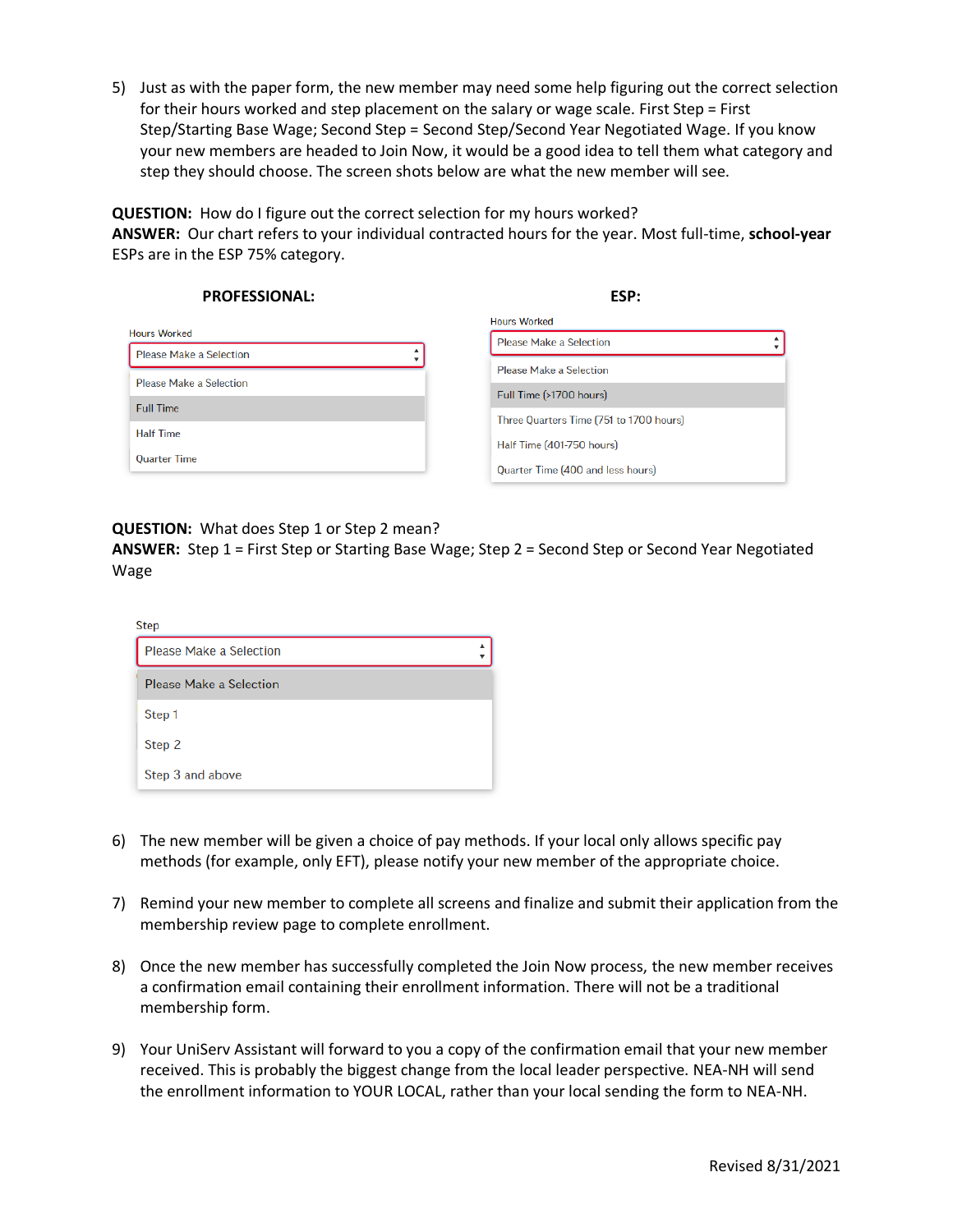- 10) The email you receive will have the following information about your new member:
	- a) Name
	- b) Member Id #
	- c) Member Email
	- d) Work Location
	- e) Membership Type Code
	- f) Local Name
	- g) Dues Amount
	- h) Payment Method
- 11) You will treat this confirmation email as you would any other hard copy of a membership form and distribute as needed (i.e. Payroll office, copy for the local to keep). The new member won't need a copy because they receive the email confirmation when they join.
- 12) Please review the confirmation email for the following:
	- a) Check that the new member is in your bargaining unit. If not, please contact your UniServ assistant. Though unlikely, it is possible the new member may have joined the wrong local.
	- b) Check the membership type that was selected. For example, is the new member eligible for the 1<sup>st</sup> step or starting base wage membership type?
	- c) Check that the member was charged the correct dues. The system does not prorate dues for those returning from a leave of absence. It will only prorate for brand new members. Contact your UniServ Assistant if adjustments are needed.
	- d) Please note that the Join Now process does not take into consideration local dues unless we are already collecting your local dues through EasyPay. The new member is advised during the enrollment process that they will be contacted by the local regarding local dues. You will need to reach out to your new member regarding the amount due and instructions for payment.
	- e) Check the payment method.
		- i) If payroll deduction, does your SAU require a separate authorization form for payroll deduction? The new member has been advised that someone from the local will be reaching out to them to collect that documentation as needed.
		- ii) If credit card or bank draft (electronic funds transfer), payment will be made directly to NEA-NH, and your local will see this as a credit on your NEA-NH bill.
		- iii) If check, the new member is prompted in the Join Now process to mail the check to NEA-NH. When you speak to this member, **if they haven't already sent their check to NEA-NH, please let them know the check should be made payable to the local and given directly to your local treasurer**.
	- f) Subject info, ethnicity, and gender are not collected through Join Now. Members can add more information about themselves through the Ed Communities member portal. The member is given the opportunity to set up an account when finalizing their membership. To set up your own Ed Communities profile, click here[: https://www.mynea360.org](https://www.mynea360.org/)
	- g) New members are asked to list who referred them (it is NOT a required field). If they provide a name, your UniServ Assistant will share that with you.
- 13) We suggest that you reach out to your new member to welcome them and to make sure they are aware of your association's officers and building reps.